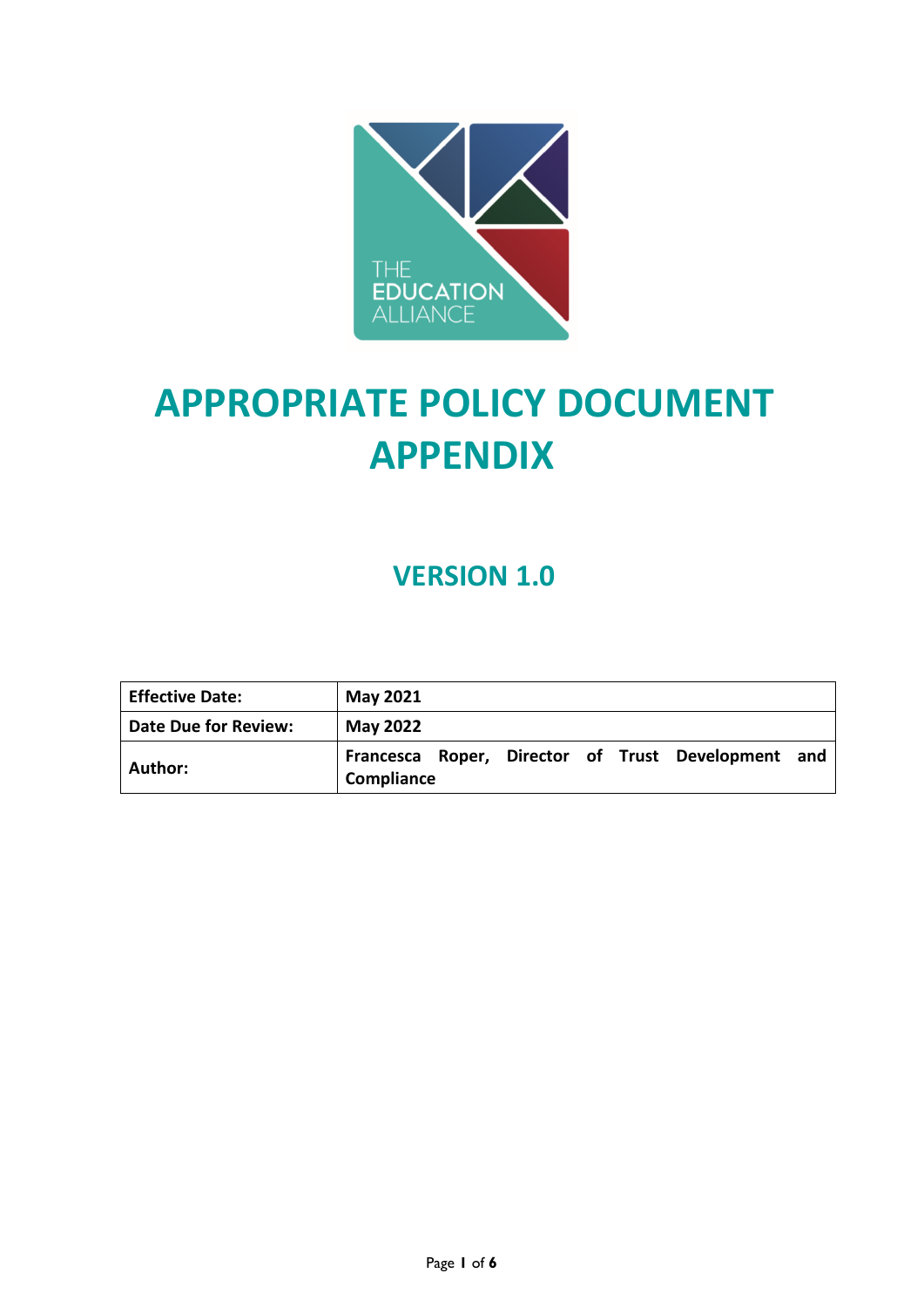#### **Policy Statement**

We are here to make great schools and happier, stronger communities so that people have better lives. We do this by:

- Always doing what is right
- Trusting in each other and standing shoulder to shoulder
- Doing what we know makes the difference

Doing what is right means always acting with integrity, in the interests of others and being honest, open and transparent.

#### **1. Scope**

The Data Protection Act 2018 outlines the requirement for an appropriate policy document to be in place when processing special category and criminal offence data under certain specified conditions.

In order to operate effectively, The Education Alliance has to process personal information which is listed in Schedule 1 of the Data Protection Act 2018. Almost all of the conditions in Schedule 1 of the Data Protection Act 2018, require an Appropriate Policy Document in place.

The Education Alliance is committed to demonstrating that its processing of Schedule 1 conditions is compliant with the requirements of the UK General Data Protection Regulation (UK GDPR) Article 5 principles. This Appropriate Policy Document therefore complements the School's record of processing under Article 30 of the UK GDPR and provides special category and criminal offence data with further protection and accountability.

#### **2. Description of processing which requires an appropriate policy document**

# **Schedule 1, Part 1 – Conditions relating to employment, social security and social protection.**

Employment, social security and social protection

- Processing personal data concerning health in connection with our rights under employment law.
- Processing data relating to criminal convictions under Article 10 UK GDPR in connection with our rights under employment law in connection with recruitment, discipline or dismissal.

#### **Schedule 1, Part 2 – Substantial Public Interest Conditions**

Statutory etc. and government purposes

 Fulfilling the school's obligations under UK legislation for the provision of education to school aged children within the East Riding.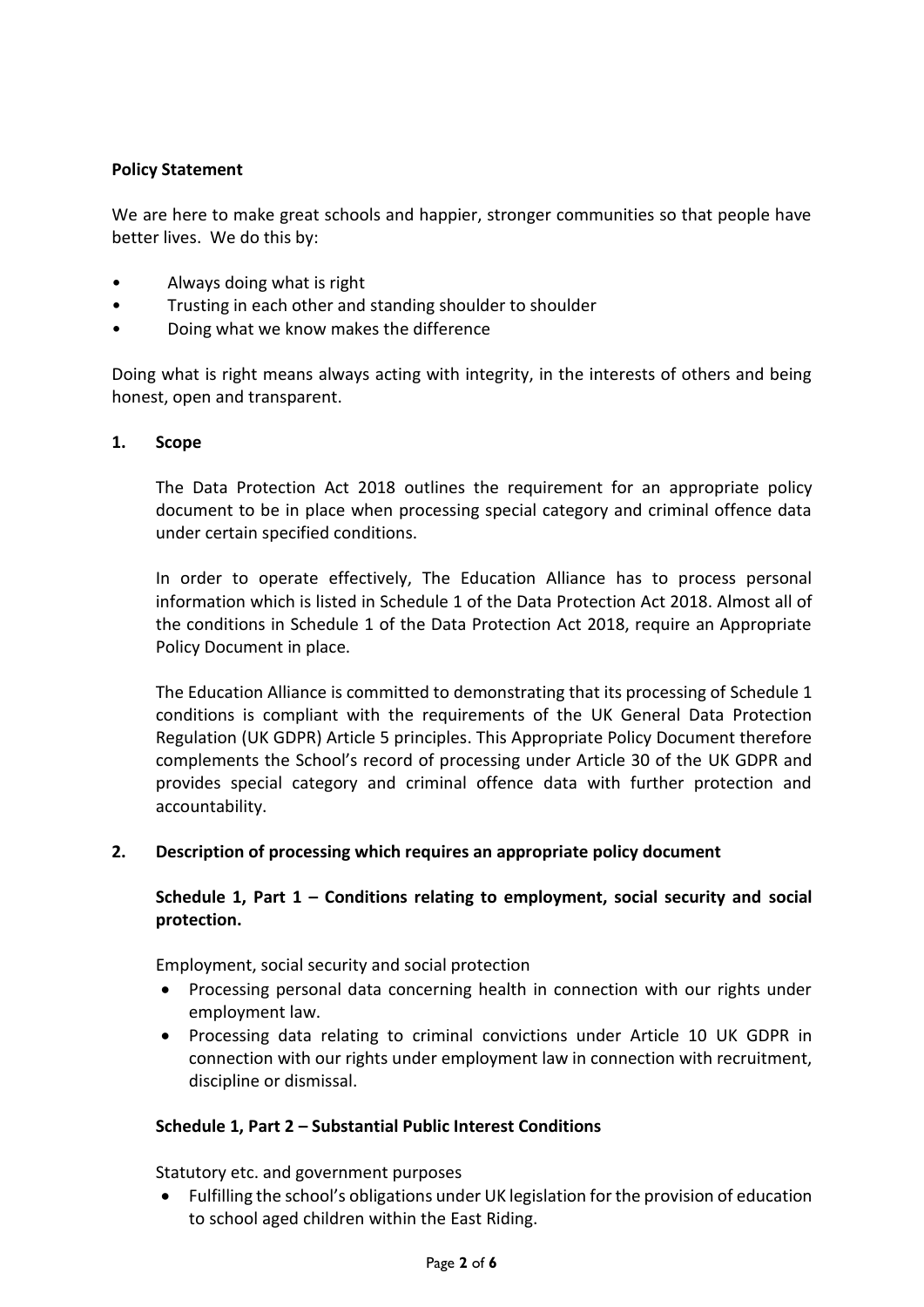- Complying with other legal requirements, such as the requirement to disclose information in connection with legal proceedings.
- We may also process criminal offence data under this condition.

Equality of opportunity or treatment

- Ensuring compliance with the School's obligations under legislation such as the Equality Act 2010.
- Ensuring that we fulfil our public sector equality duty when carrying out our work.
- Ensuring we provide equal access to our services, to all pupils in recognition of our legal and ethical duty to represent and serve pupils.

Preventing or detecting unlawful acts

- Processing data concerning criminal records in connection with employment in order to reduce the risk to the School and safeguard pupils and the wider community.
- Disclosing data to support the prevention or detection of unlawful acts

Protecting the public against dishonesty etc.

- Processing data concerning dishonesty, malpractice or other improper conduct in order to safeguard and protect pupils and the wider community.
- Carrying out investigations and disciplinary actions relating to our employees.
- Regulatory requirements relating to unlawful acts and dishonesty etc.
- Assisting other agencies in connection with their regulatory requirements.

Support for individuals with a particular disability or medical condition

 To provide services or raise awareness of a disability or medical condition in order to deliver services to individuals.

#### Counselling

 For the provision of confidential counselling, advice or support or of another similar service provided confidentially.

Safeguarding of children and individuals at risk

- Protecting vulnerable children and young people from neglect, physical, mental or emotional harm.
- Identifying individuals at risk while attending emergency incidents.
- Obtaining further support for children and individuals at risk by sharing information with relevant agencies.

#### Insurance

• Information that is necessary for insurance purposes.

#### Occupational pensions

Fulfilling the School's obligation to provide an occupational pension scheme.

#### **Schedule 1, Part 3 – Additional Conditions Relating to Criminal Convictions, etc.**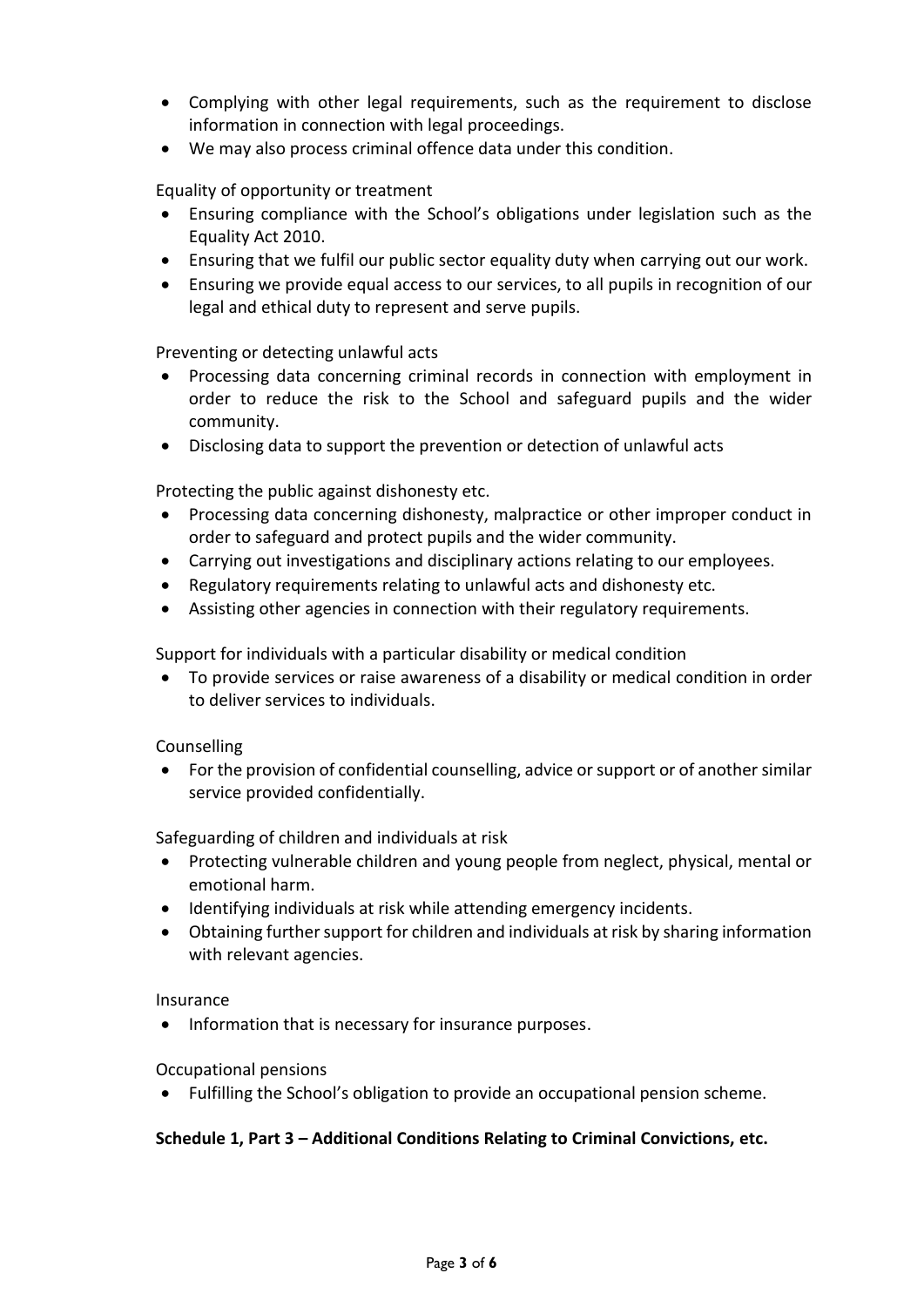The School may process personal data relating to criminal convictions in connection with its service obligations or as part of recruitment and employment checks to safeguard and protect pupils and the wider community against dishonesty.

## **3. Data Protection Principles**

Article 5 of the UK GDPR states that personal data shall be:

- Processed lawfully, fairly and transparently
- Collected for specific and legitimate purposes and processed in accordance with those purposes
- Adequate, relevant and limited to what is necessary for the stated purposes
- Accurate and, where necessary, kept up-to-date
- Retained for no longer than necessary, and
- Kept secure

In addition, Article 5 requires that the data controller shall be responsible for, and able to demonstrate compliance with, these principles (the accountability principle).

#### **Processed lawfully, fairly and transparently**

- The trust and its schools provide clear and transparent information about why we process personal data including our lawful basis for processing in our privacy notices and policy documents.
- Our processing for purposes of substantial public interest are necessary to exercise our functions which are outlined in legislation.
- Our processing for the purposes of employment relates to our obligations as an employer.
- We also process special category personal data to comply with other obligations imposed on the School in its capacity as an educational institute e.g. the Equality Act.
- The Trust Board and Senior Leadership Teams across the trust oversee policy work and monitors compliance in all areas of Information Governance, as outlined in its terms of reference.
- We carry out data protection impact assessments to ensure processing is fair and lawful.

#### **Collected for specific, explicit and legitimate purposes**

- We process personal data for purposes of substantial public interest as explained above when the processing is necessary for us to fulfil our statutory functions, where it is necessary for complying with or assisting another to comply with a regulatory requirement, to establish whether an unlawful or improper conduct has occurred, to protect the public from dishonesty, preventing or detecting unlawful acts or for disclosure to elected representatives.
- We are authorised by law to process personal data for the purposes outlined above.
- We process personal data only when it is necessary and proportionate.
- If we are sharing data with another controller, we will document that they are authorised by law to process the data for their purpose. We implement data sharing agreements using the Humber Information Sharing Charter.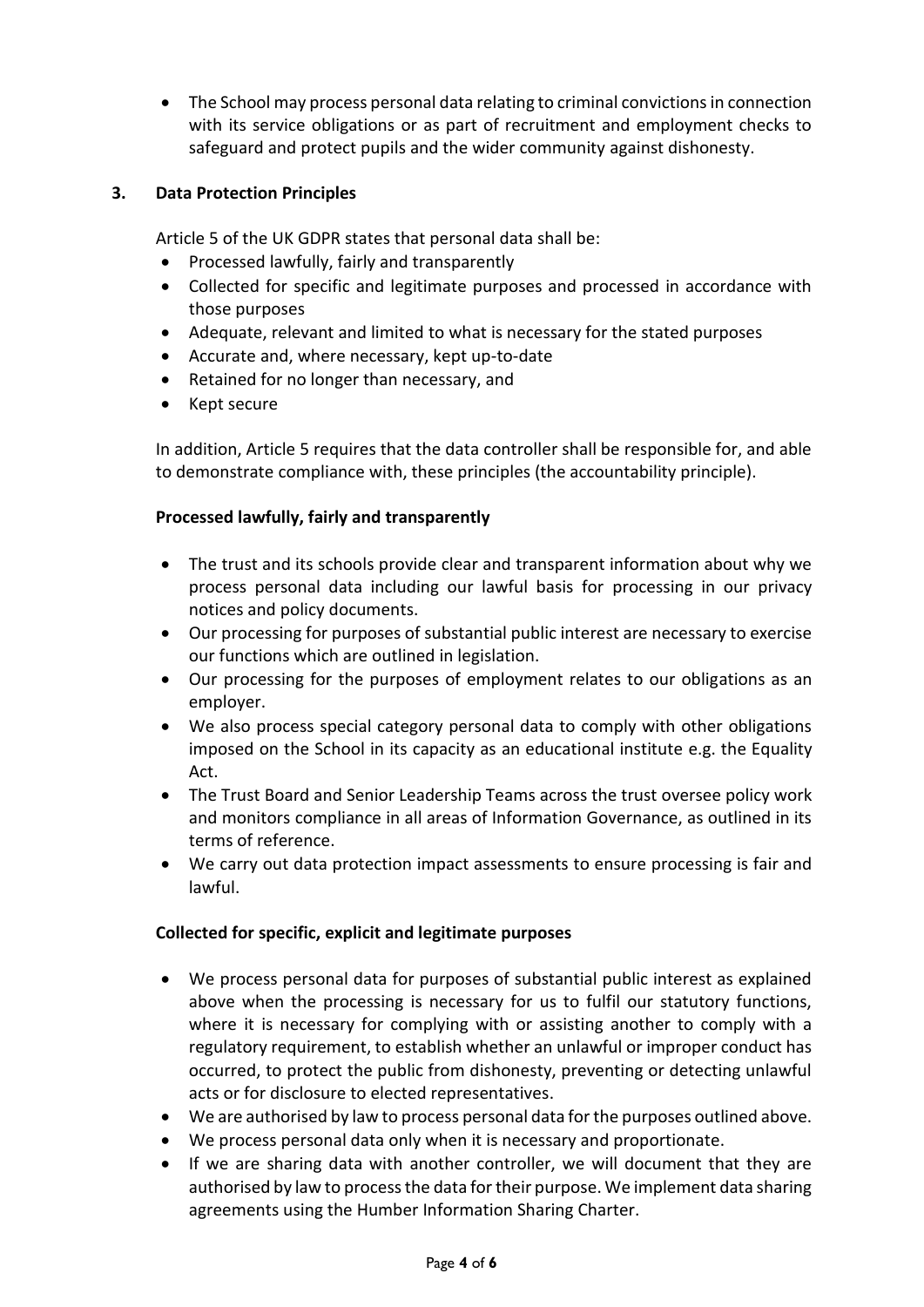We will not process personal data for purposes incompatible with the original purpose it was collected for. If we do use personal data for a new purpose that is compatible, we will inform the data subject first.

## **Adequate, relevant and limited to what is necessary for processing**

- We collect personal data necessary for the relevant purposes and ensure it is not excessive.
- The information we process is necessary for and proportionate to our purposes. Where personal data is provided to us or obtained by us, but is not relevant to our stated purposes, we will erase it.

# **Accurate and kept up to date with every effort to erase or rectify without delay**

- Where we become aware that personal data is inaccurate or out of date, having regard to the purpose for which it is being processed, we will take every reasonable step to ensure that data is erased or rectified without delay. The School has processes in place to help people do this.
- If we decide not to either erase or rectify it, for example because the lawful basis we rely on to process the data means these rights don't apply, we will document our decision.

# **Kept in a form such that the data subject can be identified only as long as is necessary for processing.**

- All data processed by the trust, unless retained longer for archiving purposes, will be retained for the periods set out in our retention schedules. The requirement for retention schedules is outlined in our Records Retention Procedure.
- We determine the retention period for this data based on our legal obligations and the necessity of its retention for our business needs.
- Our retention schedule is reviewed regularly and updated when necessary.
- We anonymise data when possible and this is covered in our training program.

# **Processed in a manner that ensures the appropriate security**

- The trust will carry out risk assessments taking into account state of the art technical measures, the costs of implementation and the risk/likelihood to individuals if a security breach occurs and the effect of any security breach on the trust itself.
- Both the trust and its processors shall implement appropriate technical and organisational measures to ensure a level of security appropriate to the risk.
- When assessing appropriate organisational and technical measures, the Director of Trust Development and Compliance, Head Teachers, members of the Executive Team and the DPO will consult with other relevant services, such as ICT, Human Resources and Audit.
- Our Trust Board and the trust's Senior Leadership Team meet regularly to ensure suitable information security governance is deployed throughout the trust.